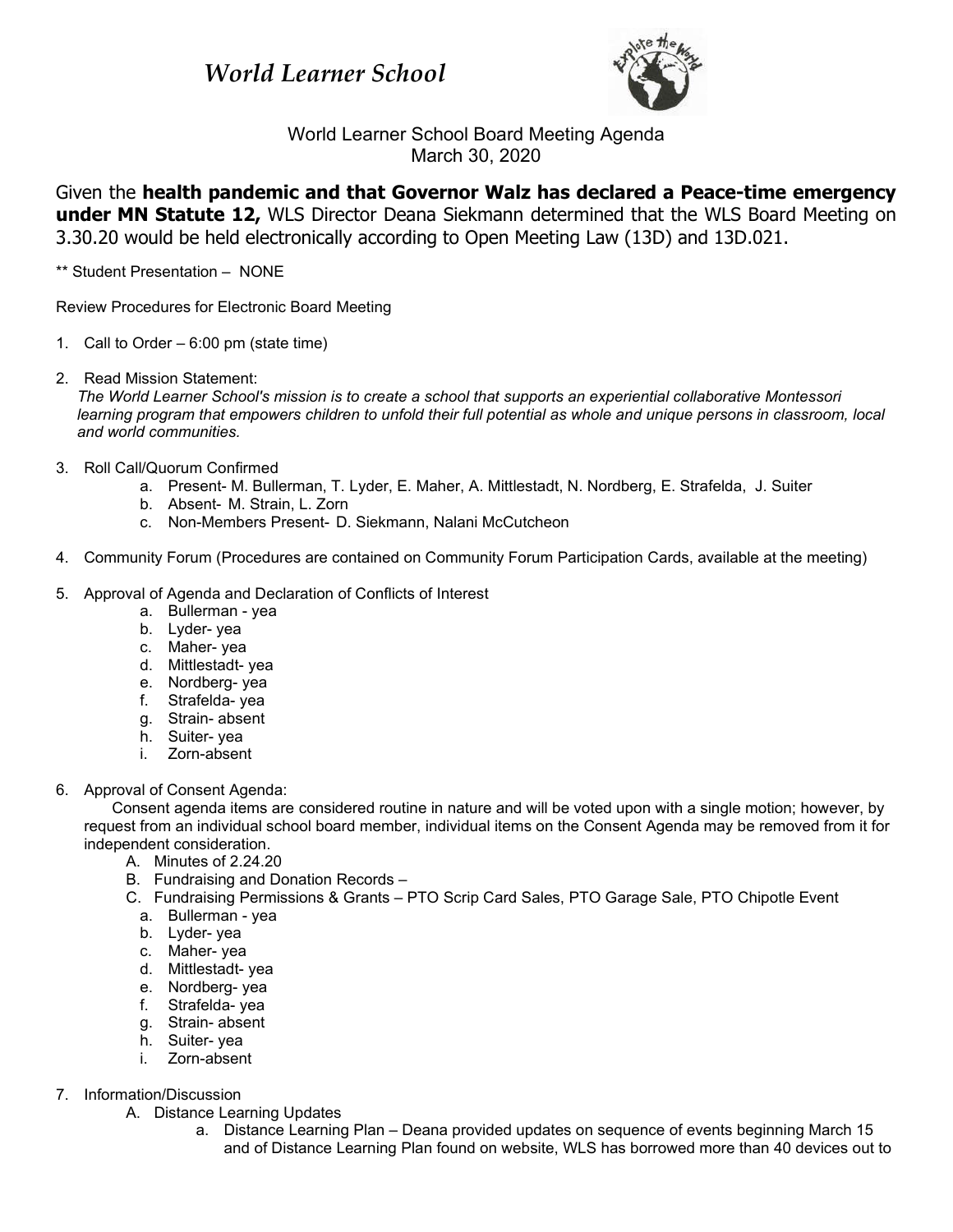families and is investigating purchase or rental of Jet Paks hot spots for families needing internet access

- b. Communication Expectations Deana outlined steps administration has taken to communicate with staff, WLS community, related providers, and other entities including outlets for receiving information, Deana also described internal processes and procedures to continue to conduct school business
- c. Food Service Plan lists of community resources for accessing school lunch have been shared to all WLS community and specifically to families eligible for free or reduced lunch
- d. Child Care Plan Deana offered WLS families of Tier 1 Emergency Employees care during week of March 16 and during distance learning that began on March 30 but there have been zero families enrolling
- e. Procedures for Safety Deana shared procedures for accepting products at WLS and for entering the building during the COVID-19 pandemic
- f. Others
- B. ACNW Authorizing Renewal Process ANCW Staff Nalani McCutcheon
	- a. ACNW Contracting Process Nalani reviewed the authorizing application with WLS including the most current evaluation of academic, operations, and finances. Nalani explained that she will work with Deana on the revision of goals with plans of finalizing in early May.
	- b. Contract Exhibit Summary reviewed with Nalani.
	- c. Others
- C. Annual Meeting Review and Reschedule will need to reschedule. Deana will investigate options.
- D. Board Training
	- a. Ecological Literacy
		- i. Summary 11.19.19
		- ii. The Problem of Sustainability 11.26.19
		- iii. Sustainability in International Perspective 2.18.20
		- iv. Fragments of Strategy RESCHEDULED 4.27.20
		- b. Employment and Governance
			- i. MACS 1.25.20
		- c. Finance
			- i. Dawn Jenkins, TAG 8.26.19

## 8. Reports

- A. Committee Reports
	- a. Finance Committee
		- i. Finance Report Feb 2020 reviewed statement with no cues for concern.<br>ii. FY20 Budget Update Distance Learning may have impact on FY20 Budg
		- FY20 Budget Update Distance Learning may have impact on FY20 Budget, will need to wait for quidance from MDE.
		- iii. FY21 Budget Update Distance Learning may have impact on FY21 Budget, will need to wait for guidance from MDE before moving forward in approval process.

## 9. Action Items

- A. Financial Report for Feb 2020
	- a. Bullerman yea
	- b. Lyder- yea
	- c. Maher- yea
	- d. Mittlestadt- yea
	- e. Nordberg- yea
	- f. Strafelda- yea
	- g. Strain- absent
	- h. Suiter- yea
	- i. Zorn-absent
- B. Personnel Employment Agreements Nathaniel Nordberg (Kids Club Substitute)
	- a. Bullerman yea
	- b. Lyder- yea
	- c. Maher- yea
	- d. Mittlestadt- yea
	- e. Nordberg- abstain
	- f. Strafelda- yea
	- g. Strain- absent
	- h. Suiter- yea
	- i. Zorn-absent